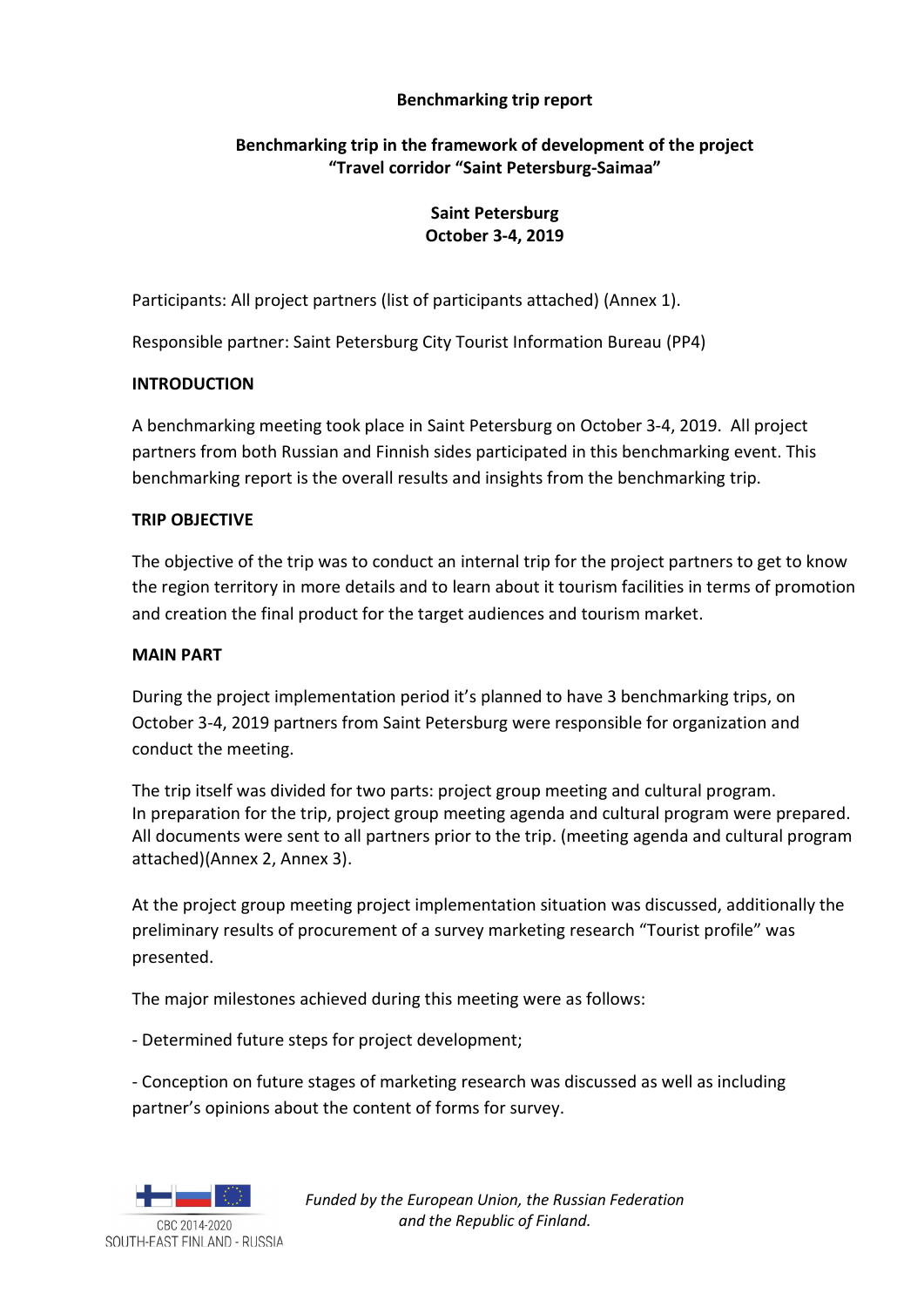In order to get acquainted with the territory of the city of Saint Petersburg it was aimed to show to the project partners the sights and cuisine facilities of Saint Petersburg.

It was decided to include to the cultural program the following list of sights and cuisine facilities:

- Pavlovsk Palace with excursion;
- Pavlovsk Park with excursion;
- Faberge museum (Shuvalov palace) with excursion;
- Russian restaurant "Podvorye" (degustation session of Russian cousin).

Additionally city tour excursion around historical part of Saint Petersburg with a professional guide was organized and conducted.

## **CONCLUSION**

As a result of the meeting, agreements were reached on the further development of cooperation within the framework of the project and plans for its implementation in the near future.



Funded by the European Union, the Russian Federation and the Republic of Finland.